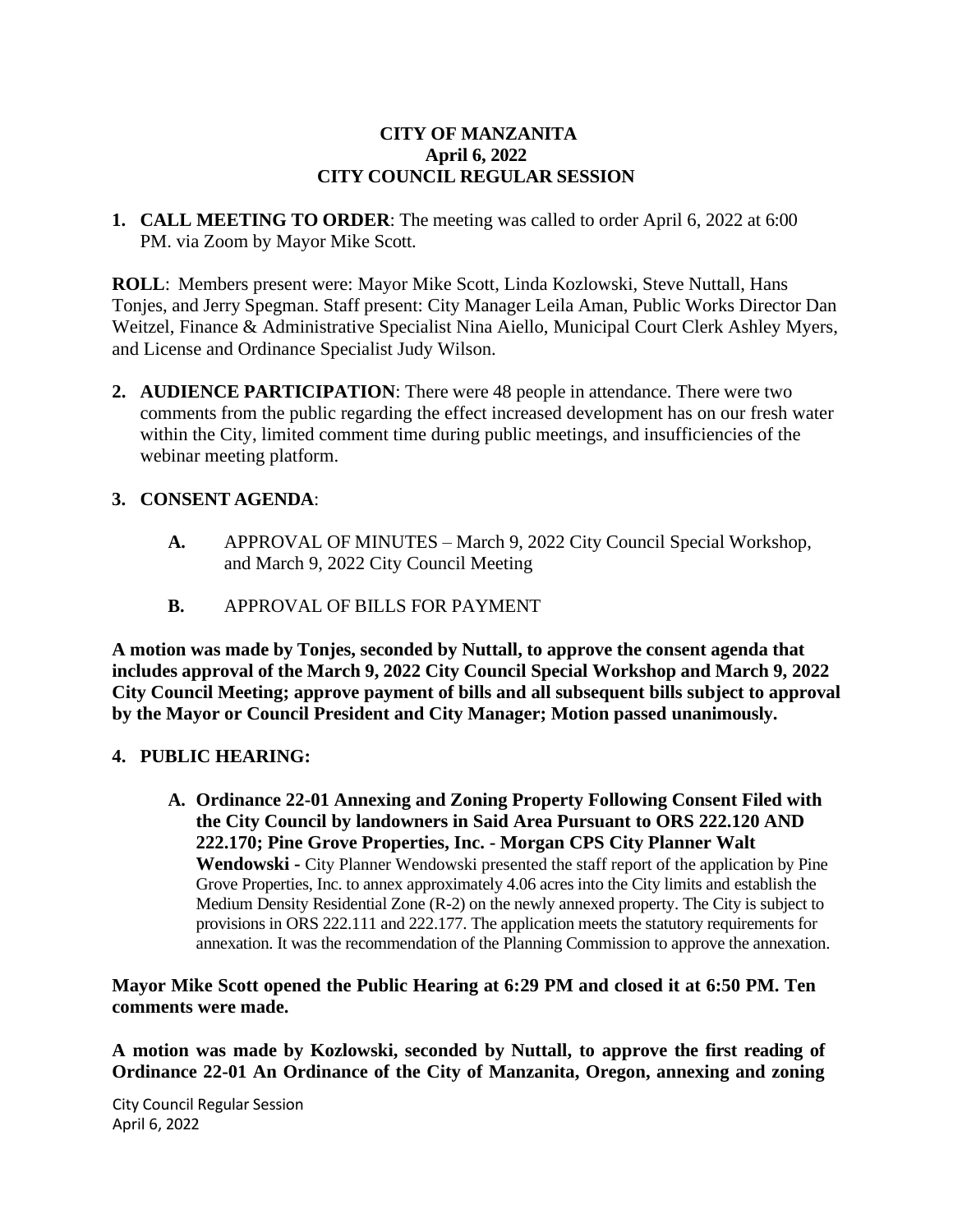**property following consent filed with the City Council by landowners in said area pursuant to ORS 22.120 and ORS 22.170; Pine Grove Properties, Inc; Motion passed 3-0 with Tonjes recusing himself and Spegman abstaining.**

### **5. NEW BUSINESS**:

**A. Tillamook Bay Community College Bond Update – TBCC President Ross Tomlin –** TBCC President Ross Tomlin presented the bond update, which will afford TBCC a new building to focus on healthcare education. The 22.4-million-dollar building will provide specialized lab space for existing and new healthcare programs and a community event center. The bond will be for \$14.4 million, costing the taxpayer approximately \$0.19 per thousand dollars taxed annually.

**B. Architecture Contract for City Hall – Resolution – City Manager Leila Aman –** City Manager Aman presented Resolution 22-04 authorizing the City Manager to execute an agreement with Bearing Architecture for architectural services in an amount not to exceed \$399,845.00. Seven applicants responded to the Request for Proposal, and Bearing Architecture was selected unanimously by the RFP Committee.

**A motion was made by Kozlowski, seconded by Tonjes, to approve the Resolution 22-04 A Resolution of the City Council of the City of Manzanita, Oregon, Authorizing the City Manager to execute an agreement with Bearing Architecture for architectural services in an amount not to exceed \$399,845.00; Motion passed unanimously.**

**C. Special Event Permit – CERT Training – Jo Cooper –** Jo Cooper was absent. City Manager Aman presented the Special Event Permit, which will allow Emergency Volunteer Corps of Nehalem Bay the use of Underhill Plaza on June 4, 2022, 10:00 AM to 1:00 PM. The event anticipates 30 participants. Tonjes and Nuttall suggested that Staff explore methods to streamline the process of special event permit applications.

### **A motion was made by Kozlowski, seconded by Nuttall, to approve the CERT Training Special Event Permit; Motion passed unanimously.**

**D. Tillamook PUD – Franchise Agreement Renewal – City Manager Leila Aman –** City Manager Aman presented the Tillamook PUD Franchise Agreement renewal and has been working closely with them on the terms of the agreement. Tillamook PUD has requested to extend the terms of the agreement from 5 to 10 years. Aman has requested Tillamook PUD contact the City prior to the removal of any tree with a diameter of 6 inches or larger; the request was denied. Council formed a consensus for Aman to renegotiate with Tillamook PUD, keeping the terms of the Agreement renewal at 5 years, and requesting again that they notify the City prior to the removal of any tree with a diameter of 6 inches or larger.

**E. Revenue Diversification Committee Discussion – Mayor Mike Scott –** Mayor Scott stated the City's need to diversify revenue. Council formed a consensus for Aman to coordinate with Spegman to begin the process of forming a Revenue Diversification Committee. The committee will be charged with working with a consultant to develop a strategic plan to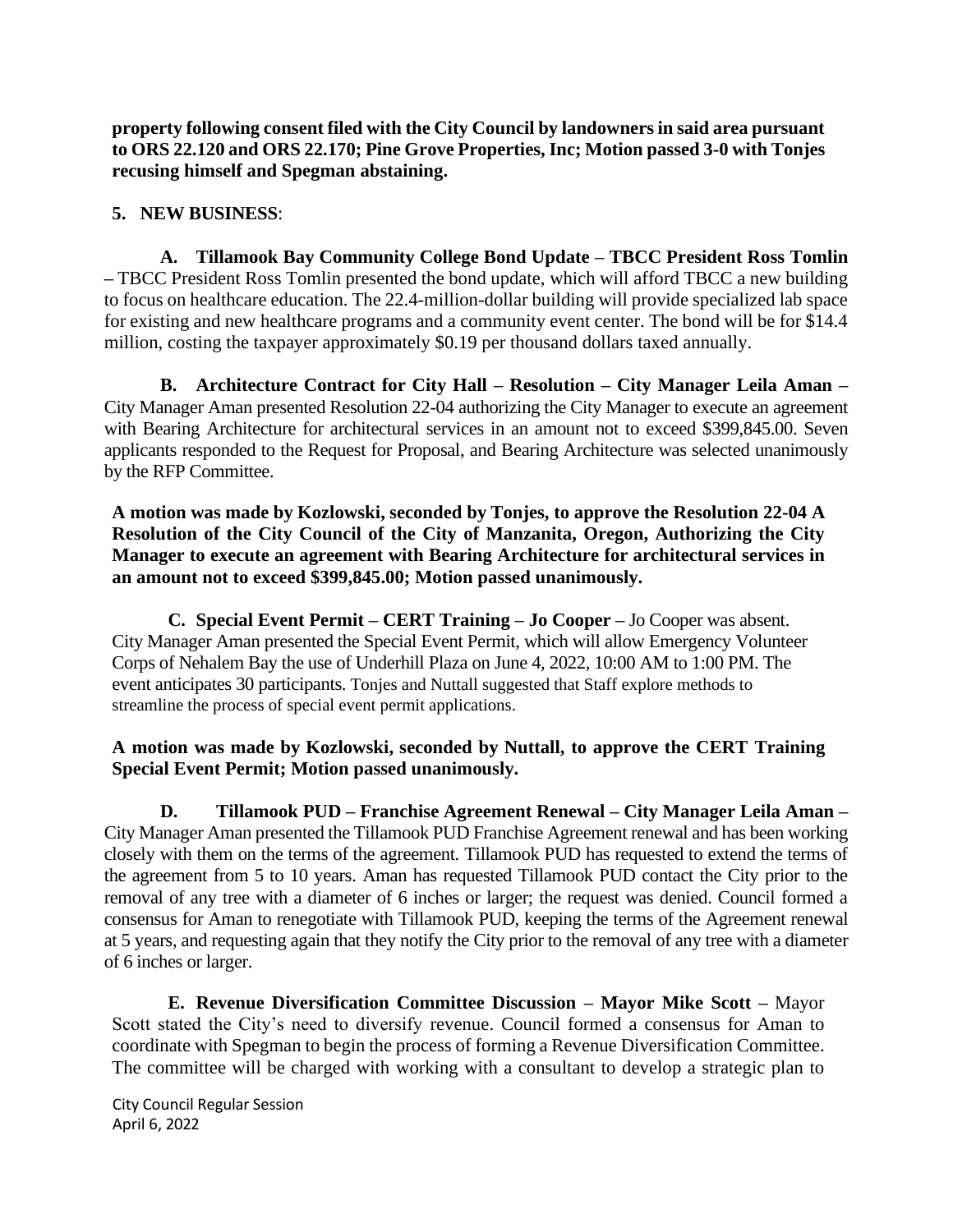diversify the city's resources

# **6. OLD BUSINESS:**

**A. Short Term Rental Freeze – Resolution – City Manager Leila Aman –** City Manager Aman presented Resolution 22-05 Suspending the Processing and Issuance of New Short Term Rental Licenses in The City for a Period Not to Exceed 36 Months. Council discussed various language edits that would make this Resolution clearer, with a focus on the difference between the use of the words "additional" versus "new". After discussion and public input, most Councilors agreed that the R-4 and Commercial zones – which are not included under the 17.5% short term rental cap – be excluded from this Resolution and that the number of short-term rental licenses in the capped zones be frozen at the existing number.

**A motion was made at 8:32 pm by Tonjes, seconded by Nuttall, to extend the meeting by 30 minutes. Motion passed unanimously.** 

**A motion was made by Nuttall, seconded by Tonjes, to approve Resolution 22-05 Suspending the Processing and Issuance of New Short Term Rental Licenses in the Capped Zones City for a Period Not to Exceed 36 Months as amended to exclude the R-4 and Commercial zones. Motion passed 4-1 with Spegman objecting.**

## **7. CITY MANAGER REPORT:**

**A. City Manager Leila Aman –** City Manager Aman gave an update on the foredune application that was denied by the State, and Aman is working with the City Attorney on next steps for the moratorium. The City's website now has 60 new subscribers. Lastly, Aman encouraged listeners to apply for the Short-Term Rental Committee and to submit their nominations for Citizen of the Year.

## **8. INFORMATION AND ADJOURN:**

1. Manzanita Municipal Court will be held on April 8, 2022 at 1:30 pm. Court continues to remain closed to the public.

2. Planning Commission will be held April 18, 2022 at 4:00 pm through video conference. The meeting agenda, materials and link can be found on the City website.

3. Budget Committee Meeting will be held April 18, 2022 at 1:00 pm through video conference. The meeting agenda, materials and link can be found on the City website.

## **Mayor Scott adjourned the meeting at 8:43 PM.**

## **MINUTES APPROVED THIS 4 th Day of May, 2022**